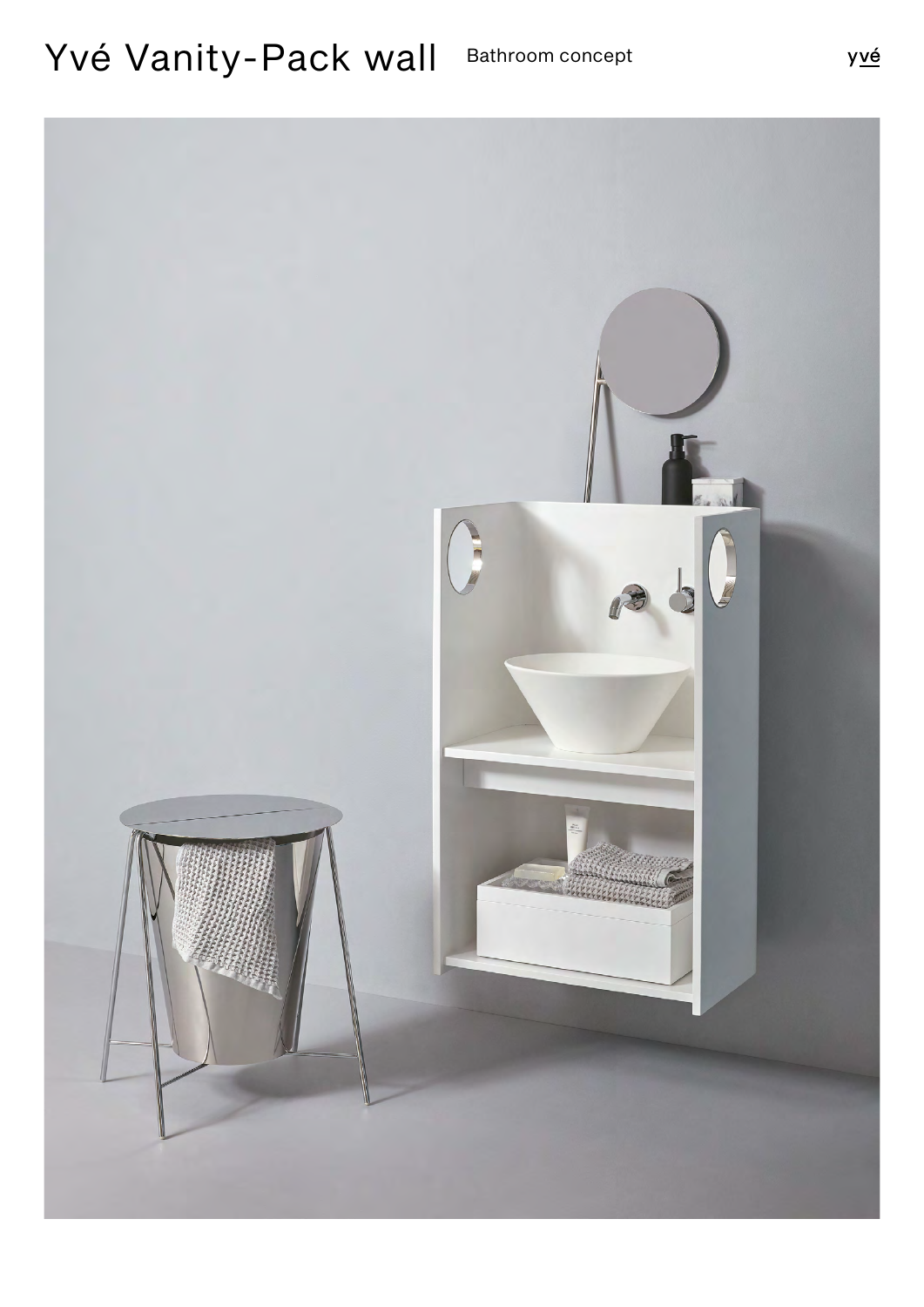yvé

PACK-W-WHT

Yvé vanity-Pack wall Natural wood **Basic** PACK-W-R06320

Yvé vanity-Pack wall Mocha wood **Basic** PACK-W-RR58004

Yvé vanity-Pack wall white with container PACK-W-WHT-CS

Yvé vanity-Pack wall Natural wood with container PACK-W-R06320-CS

Yvé vanity-Pack wall Mocha wood with container PACK-W-RR58004-CS



Yvé vanity-Pack wall white with mirror PACK-W-WHT-SPC

Yvé vanity-Pack wall white **Basic** Name and code

W 60 cm D 50 cm H 120 cm Dimensions



Yvé vanity-Pack wall Natural wood with mirror PACK-W-R06320-SPC

Bathroom unit Category

Yvé vanity-Pack wall Mocha wood with mirror PACK-W-RR58004-SPC



Yvé vanity-Pack wall white with mirror and coinainer PACK-W-WHT-SPC-CS

> Yvé vanity-Pack wall Natural wood with mirror and coinainer PACK-W-R06320-SPC-CS

Yvé vanity-Pack wall Mocha wood with mirror and coinainer PACK-W-RR58004-SPC-CS

Technical information



Yvé Vanity, in the wall or floor versions, is an innovative idea in which the different elements that normally make up the bathroom are designed to offer an intelligent and practical solution. From the tap to the towel rack, all in one, a new language is materialized playing between functionality and classic beauty. A complete concept, light and easy to install that is delivered with all the hydraulic components necessary for its operation without the need for the intervention of specialized technicians.

\*For particular needs it is possible to customize colors, finishes and width

Yvé Vanity-Pack wall



Veneered poplar plywood Lacquered white RAL 9016



Structure, Container

> Composite material sink Corian® top



Polished stainless steel Chrome-plated tap



Sink, top

Towel rail, tap

White painted or wood veneered, poplar plywood, composite material sink, Corian® top, chrome-plated tap, polished stainless steel towel rail.





Material description